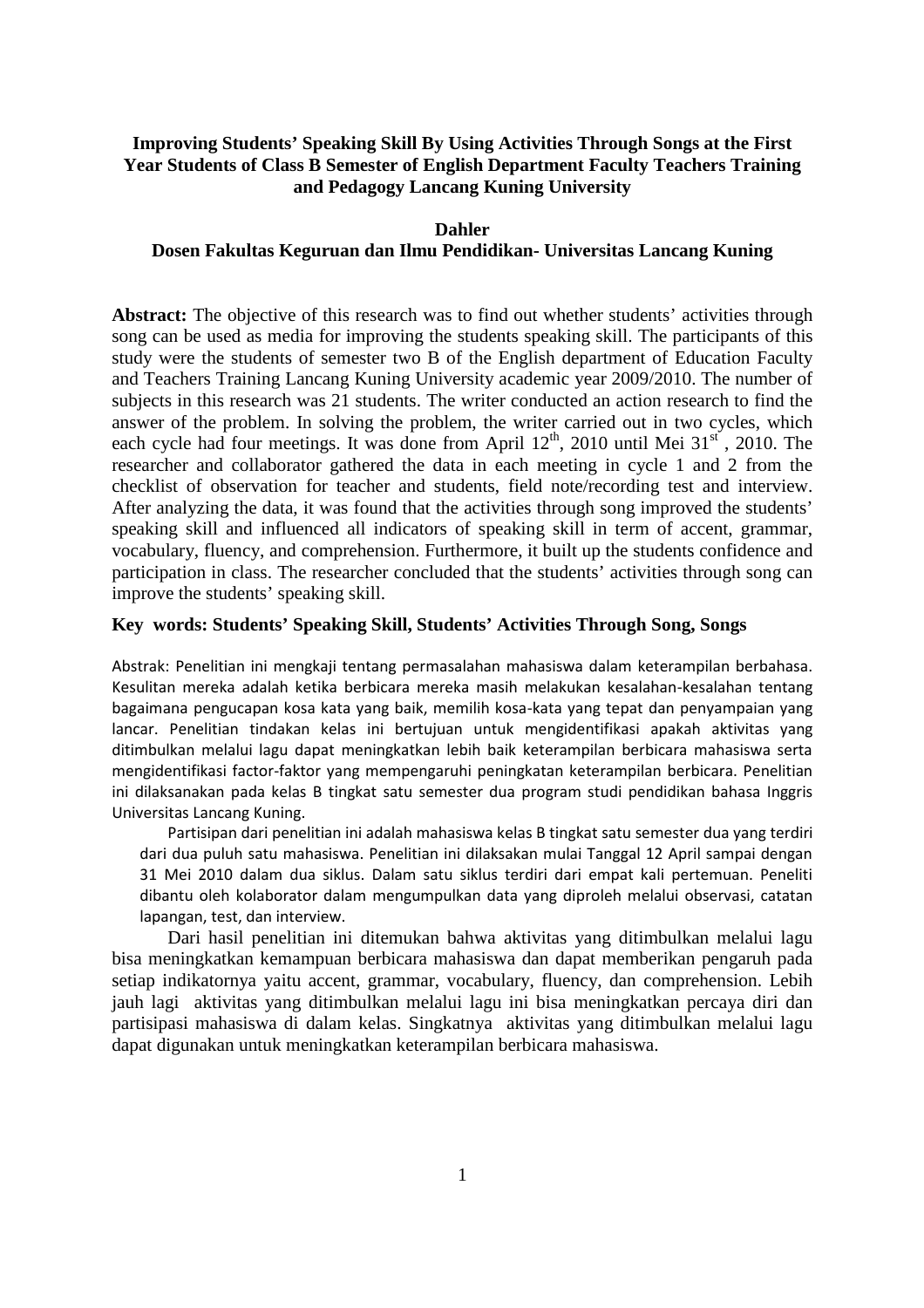#### **INTRODUCTION**

Speaking is one of the subjects that must be learned by students at the English Department of Teacher's Training and Education Faculty of Lancang Kuning University. At the first semester, it is specifically aimed to make the students to be able to speak by using informal situation, such as expressing daily activities, hobbies, and ambitions. At the second semester, it is aimed to create the students to be able to speak by using formal situation, such as at office, campus, and meeting. Finally, at the third semester, it is aimed to create the students to be able to speak academically, such as on the seminar and on the exam.

The researcher is one of the lecturers who has been teaching at Lancang Kuning University for five years. During his teaching and learning process that has been done for four months, looking at the students' speaking score on last semester, the result showed that only two of 27 students were categorized as excellent, five students were categorized good, and the others students were categorized as poor students.

From the data above, the researcher tried to give a quiz and free daily activities in speaking on January  $20^{th}$ ,  $2009$ , the th researcher found some problems faced by the English students, such as confusion, nothing to say, shy, and afraid of mistake.

As a solution of the above problems, the researcher wanted to conduct the research about improving students' speaking skill by using students' activities through songs. The researcher hoped that after doing this research, the students have high motivation and improvement on their speaking.

# **Speaking Skill**

Speaking is one of the subjects taught at English Education Department students of Education and Teachers Training Faculty of Lancang Kuning University. It is taught from the first to third semester. Moreover, it is taught to create the students to be able to speak English formally and academically. In addition, it is hoped that the students to be able to share their topics in term of speaking. The students are categorized successful in learning a language if they are able to speak or apply them whenever they are staying. So, people know that they are success in learning English. Penny Ur (1997:120) states that speaking seems intuitively the most important; people who know a language are referred to a speaker. From the previous expert's idea, it can be concluded that English is indicated by speaking. It means that if the students are success in English, they are claimed success in speaking as well.

Referring to the above paragraph, English is always described by speaking. To improve students' English competence in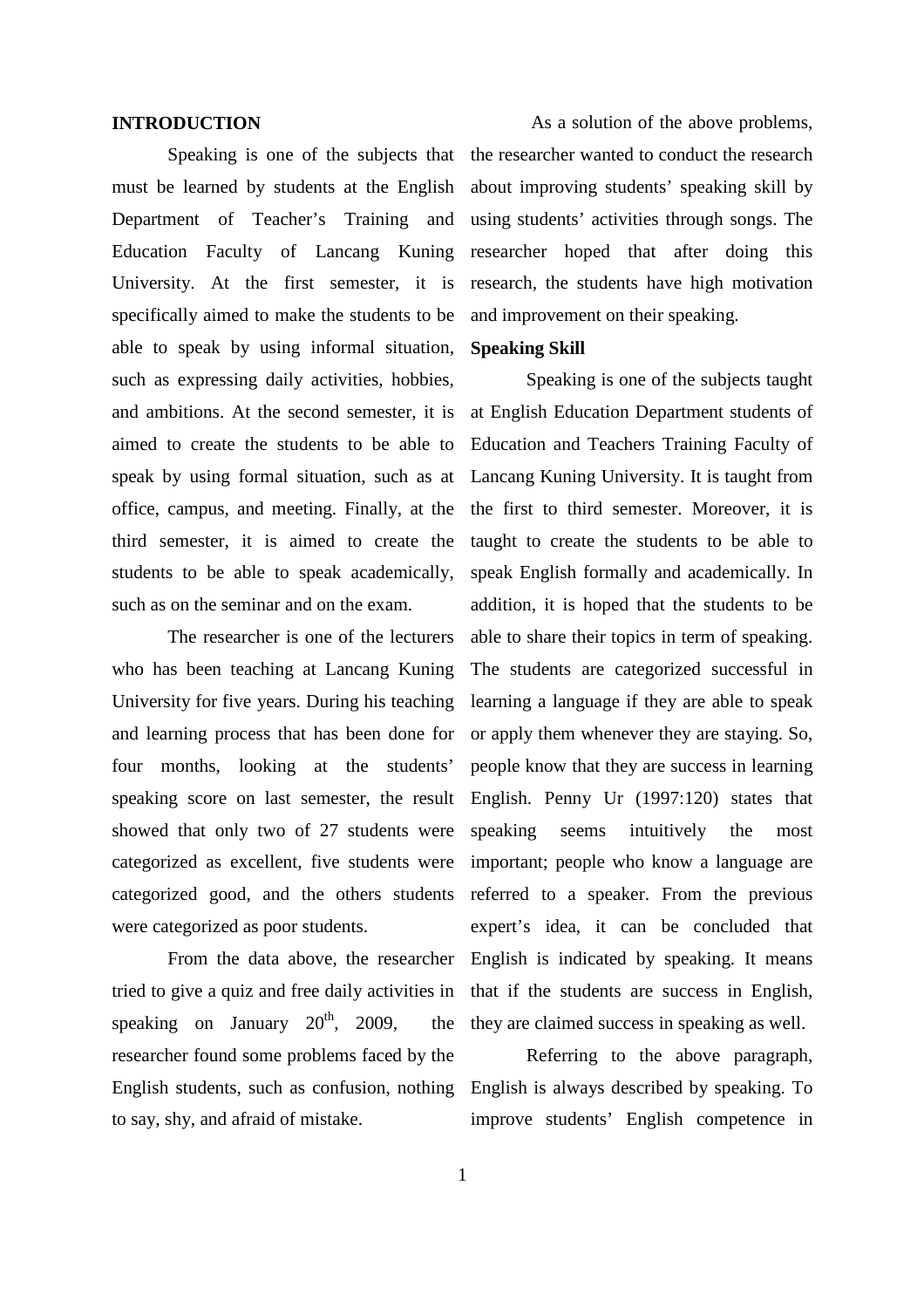be involved (Chitravelu, 2004: 58-60):

- 1. Function. The speakers do a number of things with the language. They greet introduce one another, explain, invite, and accept information.
- 2. Linguistics forms. The speakers use different words and structures to express different things and in some cases they task. choose one of several ways of expressing the same thing.
- 3. The speakers also have to say the words aloud. They do not write them down. This means they have to pronounce the words correctly by using the right intonation.
- 4. Automaticity of response. The listener has to give response soon after the speaker stops speaking.
- 5. Social appropriately. Speech is highly sensitive to the context which it occurs.
- 6. Topics. When a person speaks, he cannot just speak about nothing. He needs to speak about something.

In short, to have good English or are able to speak English well, the students must apply those previous things. Function means that the students must be able to recognize the function of words at least to be uttered or produced in English. Then, linguistics forms mean that the students are able to select the proper word to be located for the proper

speaking, there were several things that must vocabularies, they have to say the words aloud. When a word is said loudly, the practice their listening simultaneously. After the students listen to the words uttered by the lecture, they must respond directly as long as they have the same context and topics.

> Moreover, speaking is a complex According to Hughes (2000: 261)"Learning to speak competently is a complex task. It involves the mastery of grammar, vocabulary, pronunciation, and fluency". From this idea, researcher could identify that to be able to speak competently, students must have vocabulary, grammar, pronunciation, and fluency mastery.

> From all of those previous ideas, it can be concluded that there are some speaking skill that indicate the students are categorized success in speaking class such as students' ability to give their opinion, express their feeling, convey a meaning in producing systematic verbal utterances, persuade some, and the ability to clarify the information. In this research, all of those skills are going to be assessed by some speaking indicators.

situation. Moreover, after knowing the be able to make the correct arrangement,Back to the above idea, it could be concluded that the students were about to have good ability in English if they could decide what they want to say. Moreover, they could decide what words to be used and conveyed the meaning. In addition, they must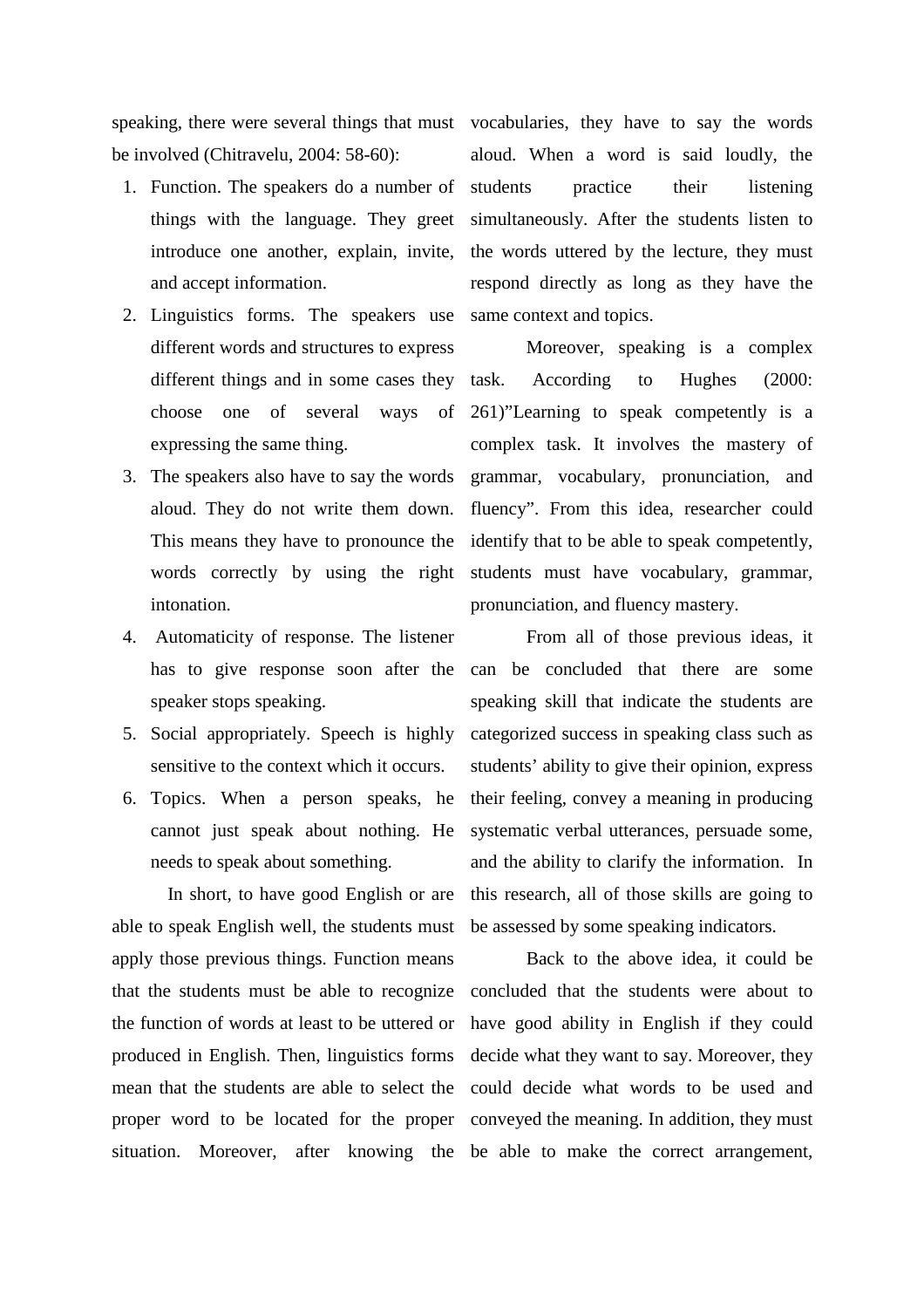select the appropriate situation, and place tongue and lips in certain position to produce a word.

Based on the above discussion, it could be concluded that the indicators of speaking skill are: accent, grammar, vocabulary, fluency, and comprehension.

## **Teaching Speaking**

Teaching speaking is one of the lecturer's problems. Some considerations should be taken account before coming to English speaking class. It might be about what the problems of speaking activities are.

In relation to the number of students involved, the researcher believed that every student loved to hear music particularly songs. Songs, especially English songs, could help students enrich their vocabulary and improved their ability in speaking and listening by means of imitating and memorizing the words of the songs. For those who loved to hear music, they just have fun on music although they did not understand the spelling and meaning. Parallel to this, Plummeridge (1993:3) claims:

> "…the real function of music begins at a point where words, intellectually appended have no place. Its inherent significance is outside the range of the purely rational mind. A special exercise of the imagination is needed in order to recognize a musical idea in a particular series of sounds or to recognize in musical ideas a

disciplined expression of deep and obscure human emotion."

It means that music did not always need intellectual words. It also needs a special exercise of the imagination to express deep and obscure human emotion. It was interesting to analyze ideas of the songs found in English songs. Reimer (1989:41) reveals that music is a language of the heart. Songs have messages that reflect human experiences and clarify suitable feelings such as romance, melancholy, uncertainty, anxiety, and security. By clarifying our feelings, music educates us; to explore feelings we might not have through our capability of experiencing. Easy listening from popular songs would be chosen.

Songs help students spoke like a native speaker. Maley (1987:94) states that there are three reasons why songs are effective as language learning activities. *First*, song is a reaction language. It gave access to a third type of spoken language use. *Second*, song has motivation. There was an obvious motivational element in learning songs in the foreign language. *Third,* song is interaction. The use of songs offers unparalleled opportunities both for lecturersstudents and students-students interaction, but most of the interactions were between lecturers and students and they were initiated by the lecturer.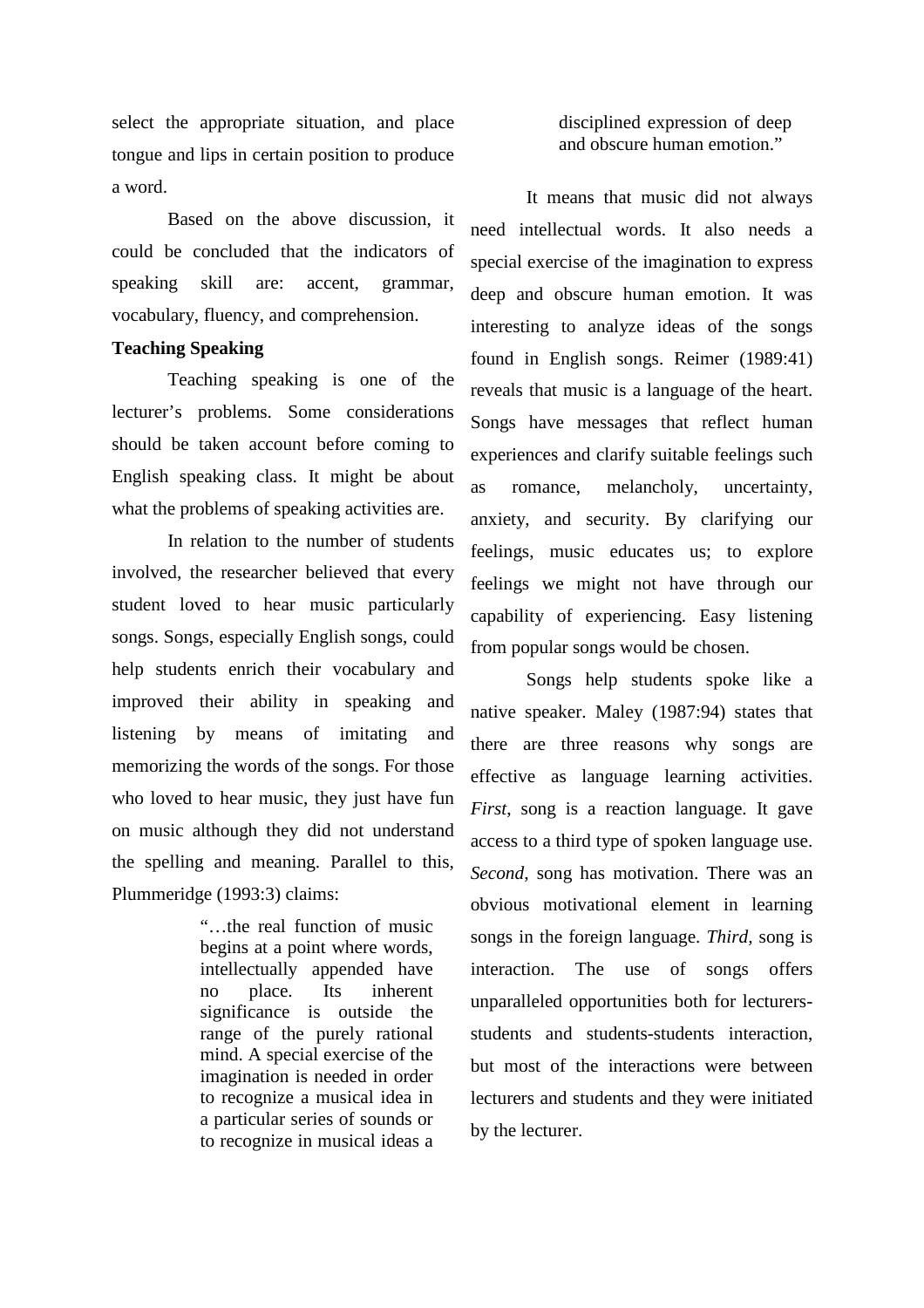Basically, the first point of the above theories was supported by the Hughes (2003) the mentions that the objective of teaching spoken language refers to the development of ability to interact successfully in that language and involved comprehension as well as production. In the other words, teaching speaking was to enhance the ability how to interact in comprehending and producing the language.

In addition, Brown. (1983) states that in teaching speaking classes, there must be (1) some attentions to the formal aspects of speaking such as pronunciation, vocabulary, grammar, and the appropriate use of the spoken language; (2) opportunity and encouragement for learners to produce meaningful spoken messages where the messages have real communicative goals; (3) opportunity for the learners to gain truly fluent use of what is already known. In the other words, the goal of teaching speaking is emphasized on the importance of delivering massages and how the massage can be research: delivered.

#### **Speaking Assessment**

There are several kinds of assessments that can measure the speaking skill. Ellis & Barbara, (1989: 72) propose that you can assess your speaking by assessing two cases. Firstly, you are going to focus on accuracy on your fluency or both.

- 1. Accuracy means that you assess your vocabulary, grammar, style, pronunciation of sound, stress, intonation.
- 2. Fluency means that you assess your meaning and spontaneity.

In this case, it was not concerned with assessing the correctness of specific points, but with the general effect of spoken English. In assessing the students' speaking skill, Bachman (1990:44) explains that what the tester actually tests from speaking skill. They are as follows:

- 1. It is a set of elicitation procedures including a sequence of activities and a set of question types and topic.
- 2. A measurement scale of "5' on which sample oral language obtained via the elicitation procedures are rated.

Moreover, According to Hughes (2003: 131), there are some speaking indicators and would be evaluated in this

- a. **Accent**: it is concerned on the pronunciation that produced by the students whether it is like foreign accent or not. On the other hand, students' pronunciation is like native pronunciation or not.
- b. **Grammar**: it is concerned on the students' error of using grammar or pattern that causes misunderstanding.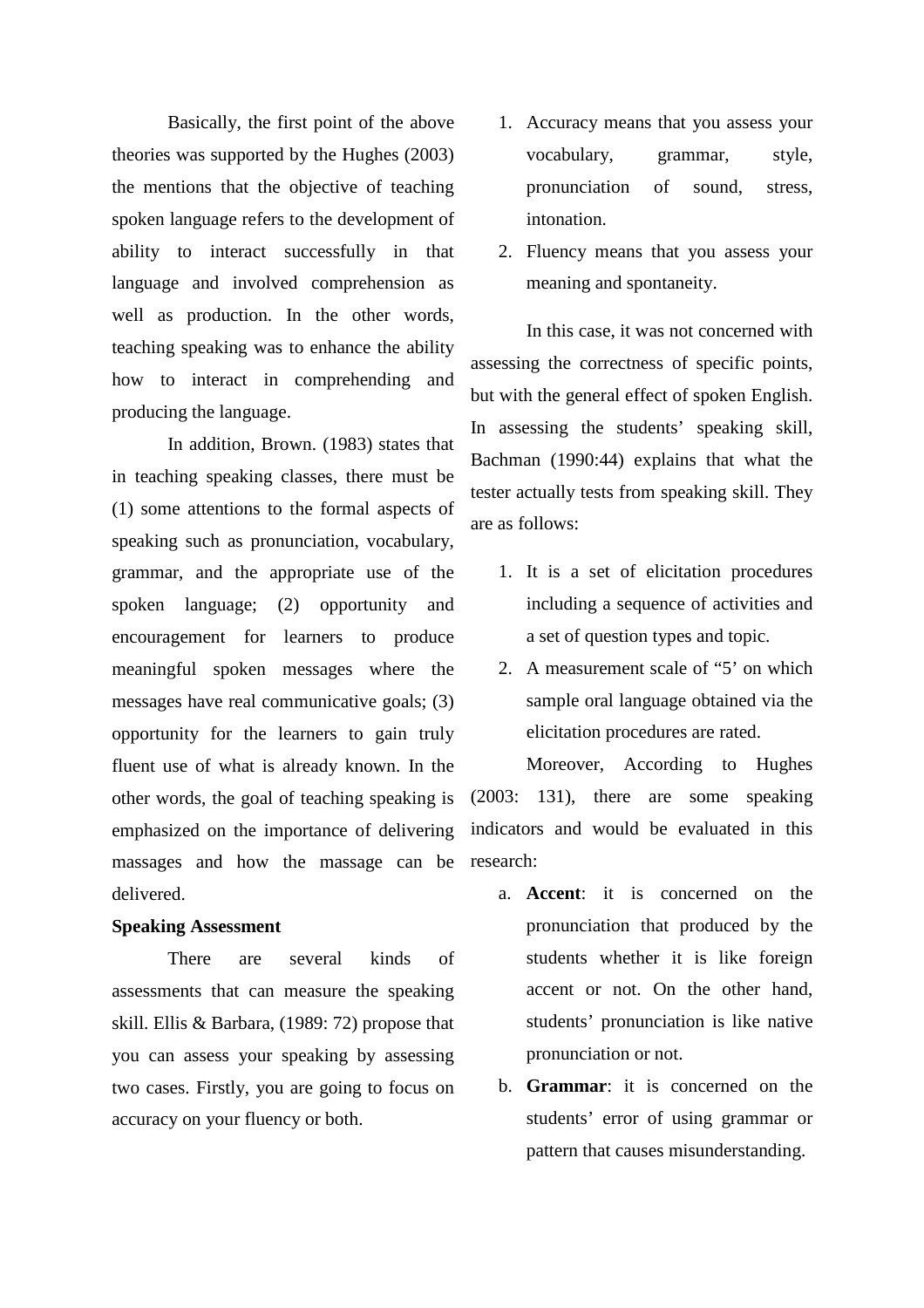- c. **Vocabulary**: Students ability in selecting a word and applying the accurate form in the accurate situation will be valued.
- d. **Fluency**: it indicates students' speed in speaking, slow, incomplete native speaker.
- e. **Comprehension**: it is concerned on the students' understanding about type of conversation, speech topic, and its style. ( see the appendix)

From the ideas given by the experts above, as theoretically, the researcher could be concluded that fluency and accuracy were important aspects as the guidance of speaking assessment.

In assessing students' speaking skill, the lecturer assessed the aspects of accent / pronunciation, grammar, vocabulary, fluency and comprehension.

### **Using Students' Activities Through Songs**

Songs were the second variable of this research. They were assumed as instruments to solve the students' problem in speaking. First, songs have been part of the human experience for as long as he/she could remember. There were many experts proved questions that relate to the song content. that songs could build students' language skill. As Gugliemino in Kevin (2001) states in language classroom as technique variation. that songs have become an integral part of our language experience, and if they used in coordination with a language lesson, they

could be a great value. Fortunately, with the expanding prevalence of the Internet and specifically the World Wide Web into both the classrooms and lives of students, access to music and lyrics has been made easier".

sentence, smooth, or speaks is like be declared that songs have a great value. From the above expert's idea, it can Songs would help the students to get some language components, such as vocabulary, composition skill, and comprehension. First, songs would help the students to develop their vocabularies. After listening the songs, the lecturer would ask the students to translate, define, gave a list of expression, and idiomatic from songs that have been worked with in the class, and put them into a context in which their meaning becomes clear. Second, songs can help the learners make the composition skill (grammar). After listening to the songs, the lecturer could ask the students by giving some questions around the verbs of the song lyric and asked the students to analyze the pattern of the song lyric. Finally, the songs could help the students to develop their comprehension about a text. After listening to the songs, the lecturer could ask the students several

Second, songs have many advantages

Metin and Saricoban (2000) state that: "the use of songs in language classrooms provides many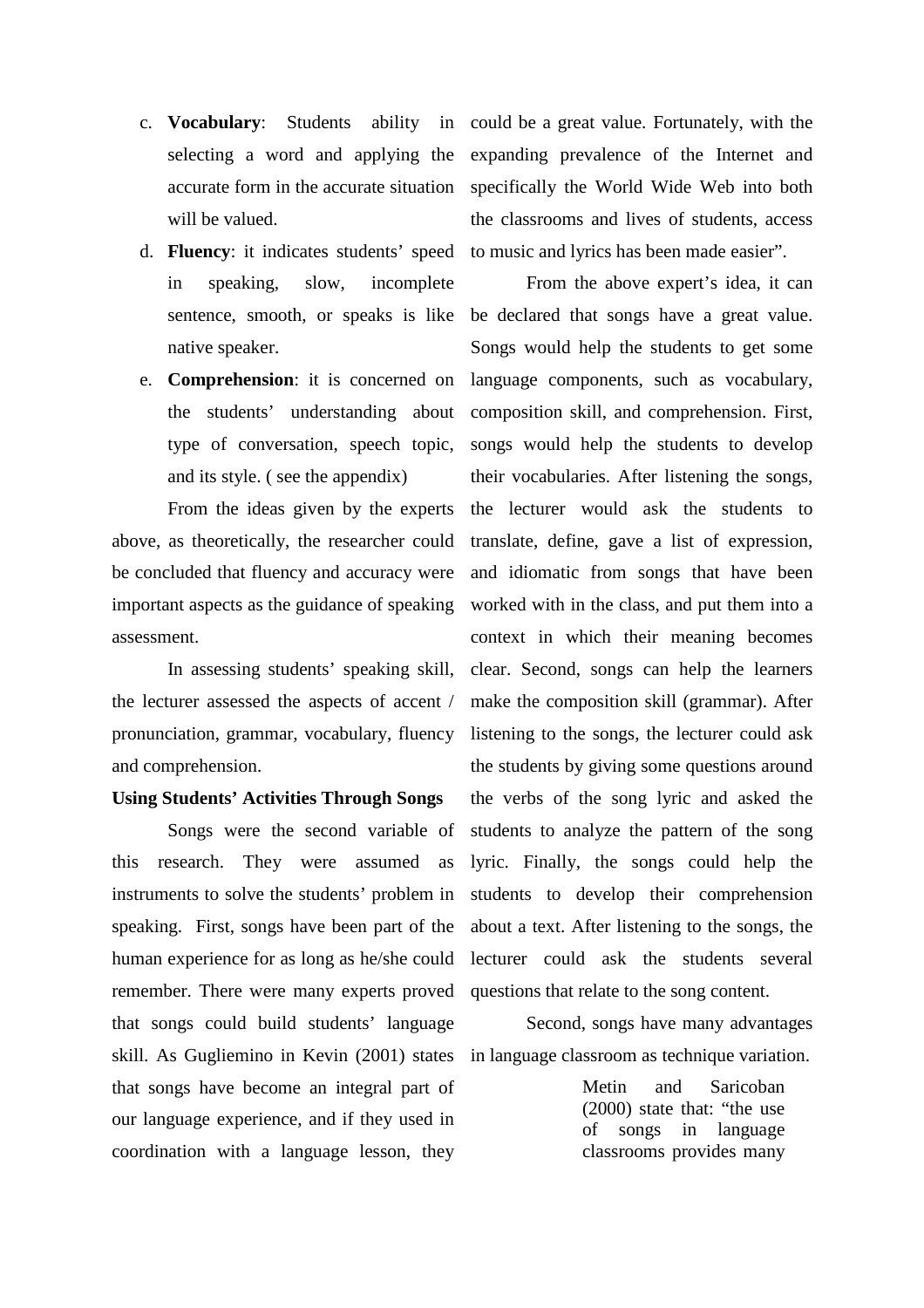advantages. They entertain and relax the learners while they are learning or practicing a structure, and they often eliminate the students' negative attitude towards learning. Through providing authenticity and context they make the grammar points more understandable and easy. As language teachers, we can benefit from using songs, since our concern is to motivate the students and draw their utmost attention on the subject during teaching".

Referring to the above expert's idea, it could be clarified that songs were the most meaningful media that helps the students to have the language focus, grammar and vocabulary. By having the language focus they could create their language skill. The students, so far, could not speak because they did not have an idea. Songs would give them an idea to be shared to their friend or to the class. When the students were listening to the song, they usually adopt the lyric to be expressed. So, by listening to the songs they have many ideas to be shared.

Finally, Jolly (1975) and Zola and Sandvoss (1976) point out that the relationship between song and speech is closed one means that song and speech are produced to communicate some intention, research. This was typically a classroom emotion or thoughts in a linguistic form in problem solving. It was functioned to assessterm of the structure, rhythm, and tones. A

song also is made to be coherent and complete itself and provide sufficient context for understanding.

Increasing common sense, song was common skill which shared by many people. Therefore, it was useful for learners to get and know some songs in the target of language. Knowing English songs, it would add variety and enrich their social life.

Based on the previous experts' ideas, it could be concluded that the indicators of using students' activities through songs were:

- 1. Theme presentation: Students listen to the song while looking at the lyric; they guess the theme of the song.
- 2. Grammatical analysis: The students analyze the grammar of the song lyric.
- 3. Text comprehension: In this activity, the students try to comprehend the song lyric.
- 4. Content discussion: The students did discussion about the content of song.
- 5. Representation: The students represent the result of song content discussion.

### **METHOD**

The research was a classroom action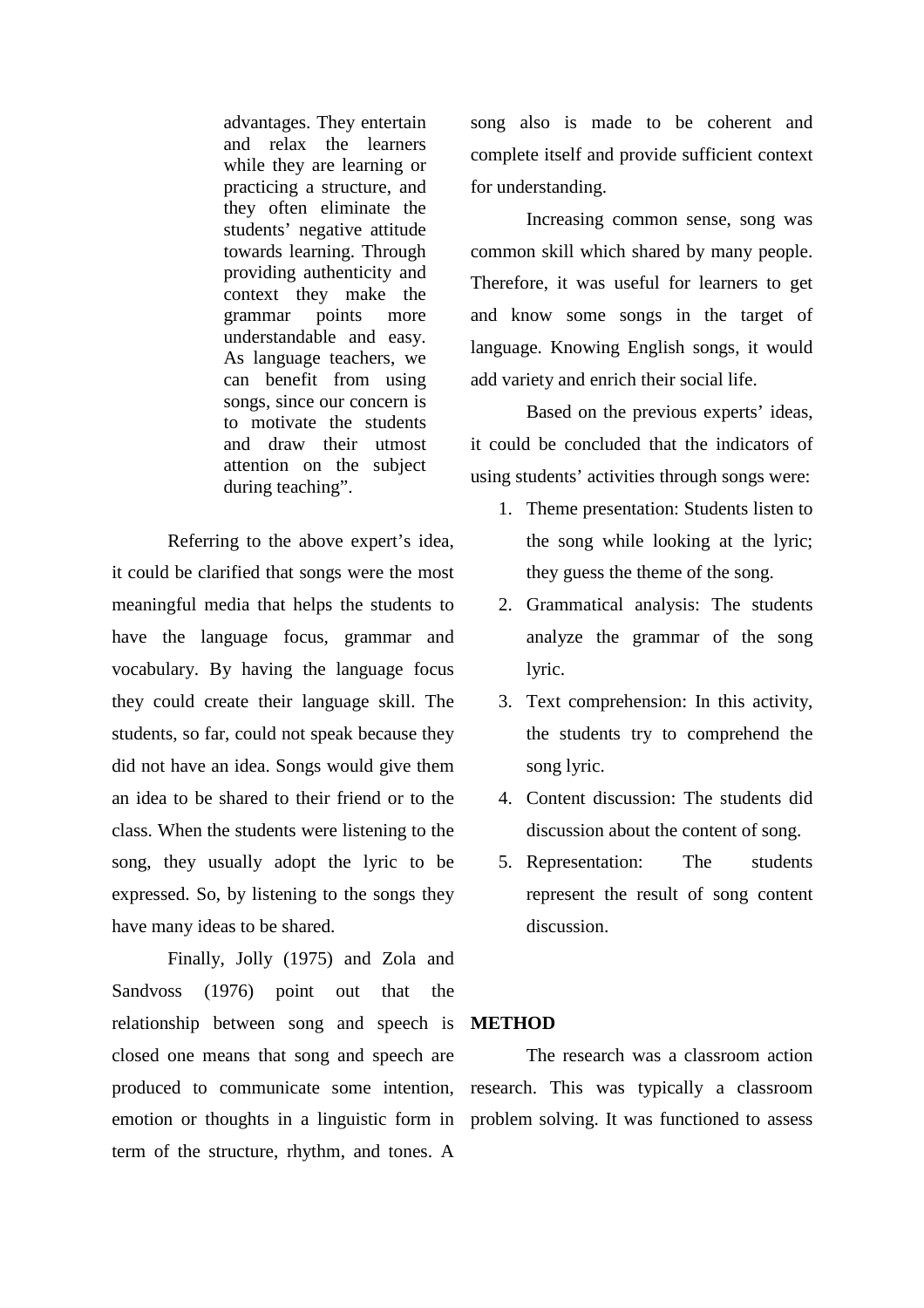a new technique or strategy which was applying in a classroom.

## **Setting Of The Research**

This research was carried out at semester two B of the English Department of Faculty of Education and Teachers Training Lancang Kuning University. They were consisted of twenty one students. The researcher took this class as participant because most of them had problem on their speaking. Meanwhile, the curriculum expected that they had to be able to communicate with the others by using simple sentences or expressions. This research was done from April  $12^{th}$ , 2010 until Mei  $31^{st}$ , 2010.

#### **Instrumentation**

The key instrument of this research was the researcher himself. He was involved and collaborator also used field note for in every cycle. Moreover, he was also helped by a collaborator and two raters. In this research, the researcher collected the quantitative and qualitative data. The quantitative data was collected by using the test and task, means the test was verbal presentation; the qualitative data was collected by using the checklists containing the indicators of speaking skill, the indicators of students' activities through songs, teaching steps were taken from plan, and field notes.

# **Technique Of Collecting Data**

In collecting the data of this study, the data were collected by doing direct observation, field note/recording, and test.

1. Quantitative data

There were some steps in getting the quantitative data from the task and test.

The end of each cycle, The students were tested by oral presentation in the end of each cycle about the song lyric that had been discussed at the previous meeting as well as to know the students' progress.

2. Qualitative data

The researcher got the qualitative data from the observation based on the indicators of speaking skill, students' activities through song, lesson plan and field note that observed by his collaborator. The collaborator observed the teaching and learning process. As long as the observation, the researcher taking note and recorder to interview the students related to the progress of teaching and learning activities.

# **Technique Of Analyzing Data**

1. Quantitative Data

In quantitative form all data were be taken from the result of speaking task and test through the students' oral presentation. They were be analyzed by using scoring system and diagrams.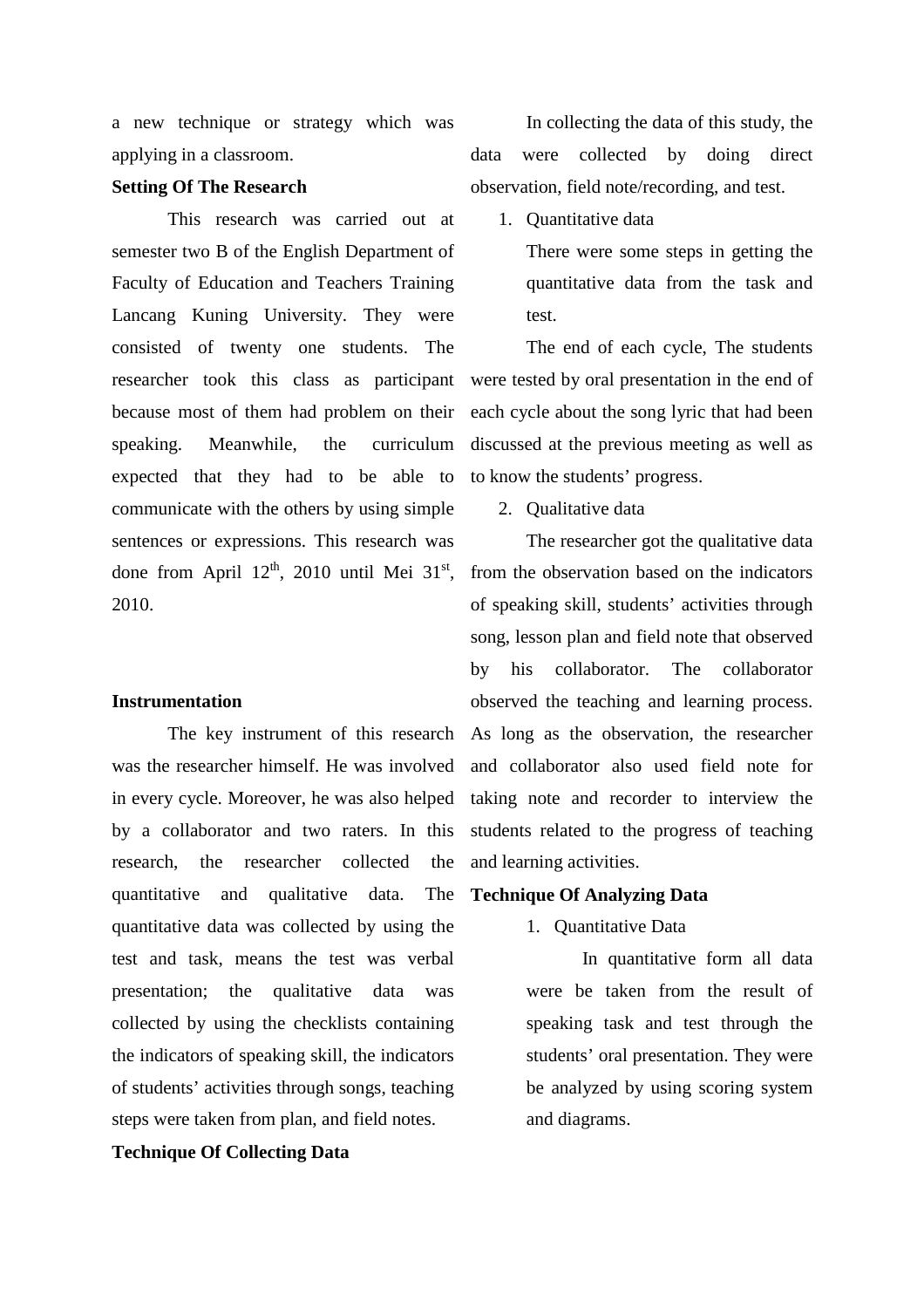Analysis means the categorizing, ordering, manipulating, and summarizing of data to obtain answers to research questions (Kerlinger, 1988:125). To find out the mean/ average score of students improvement in speaking skill in every indicator such as Accent / Pronunciation, grammar, vocabulary, fluency and comprehension, it was counted by using the following formula:

$$
\Sigma X
$$

$$
M = -
$$

N

The description of class average/mean score:

 $\Sigma$  = The sum of score

 $X = Score$ 

 $N =$  Number of students / number of indicator

 $M = Average / Mean score$ 

The total students' score was divided to the amount of students were the class average score of student's speaking skill in each indicator.

2. Qualitative Data

In analyzing qualitative data, the researcher used the data gained from the indicators of speaking skill, students' activities through song, lesson plan and field note that observed by his collaborator. They were analyzed based on Gay, R. L., and Airasian, P. (2000; 239-249). the points, there are five steps to analyze the qualitative data:

- 1. Data managing: it involves creating and organizing the data collected during the study. The researcher and collaborator will manage all the data gained during the study and put them in order.
- 2. Reading and memoing: The researcher and collaborator read the data that got from the observation sheet, field note and data recording that he did and experienced in the teaching and learning process.
- 3. Description: it aims to provide a true picture of setting and event that took place in it. So, the researcher and reader will have an understanding about the result.
- 4. Classifying: After the researcher and collaborator read the data, they classified or grouped the data into the same point. Here, they classified the data on the positive and negative findings from each cycle.
- 5. Interpreting: The researcher interpreted the data and find out the relationship between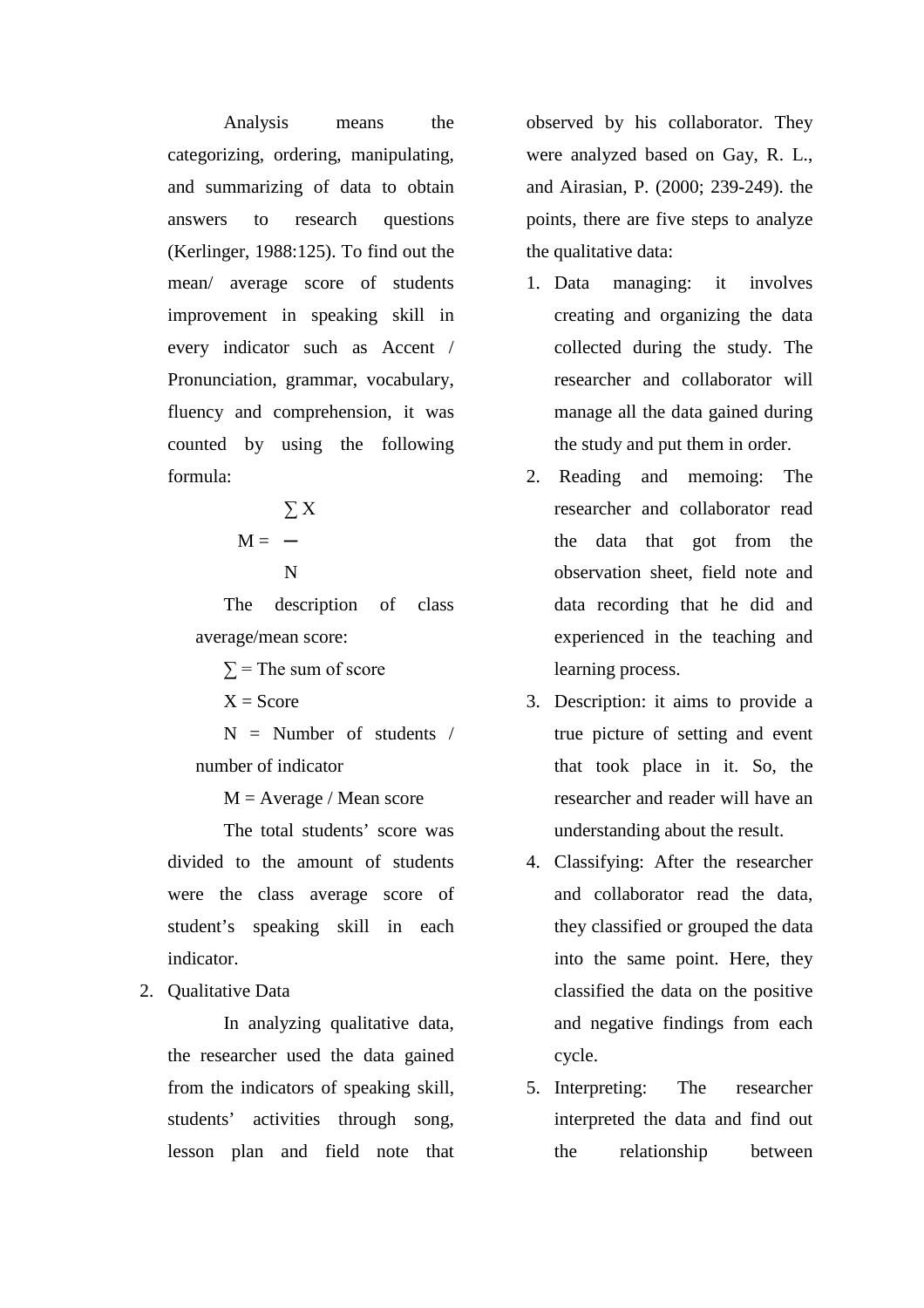quantitative data and qualitative data. The researcher explained the relationship descriptively as to know the factors influenced from the data gained.

# **FINDINGS AND DICUSSION**

This chapter presents the description of the data finding and discussion. These are done to answer the research questions. They are answered based on the data which are collected from the observation sheet, filed notes, speaking test, speaking task, and interview.

After analyzing the data, the researcher could present all the data from meeting one until meeting four in this cycle. From the data presentation, the class average score in each indicator increased significantly.

After analyzing the data from cycle 1 and 2, the researcher could present the <sup>s</sup> average score as in the Table 1 ch indicato<br>lyzing the data<br>earcher could<br>in the Table 1:

**Table 1.**

| The class average score cycle 1 and 2 |                |              |              |
|---------------------------------------|----------------|--------------|--------------|
|                                       |                | <b>Cycle</b> | <b>Class</b> |
|                                       | N <sub>0</sub> |              | Average      |
|                                       |                |              | Score        |
|                                       |                |              | 3.04         |
|                                       | っ              |              | 3.03         |
|                                       |                | Total        | 3.03         |

The level of the students' speaking skill in each cycle could be illustrated in the research, it was<br>following diagram following diagram.



**Diagram 1: The Class average score : Class average score of students in Cycle 1 and 2** 

Diagram 1 presented the average score of cycle 1 (all indicators) and cycle 2. Based on the diagram, there was a good achievement from first cycle to the second cycle.

In conclusion, the students' speaking In conclusion, the students' speaking<br>skill after having applied classroom action research by students' activities through song research by students' activities through song<br>achieved better improvement. If it compared to student's speaking skill before carrying out the research.

# **DISCUSSION**

Regarding the findings research, it was found that students' activities through song could better improve the second year students' speaking skill at semester two B of the English Department of Faculty of Teacher Training of Lancang<br>Kuning University in academic year Kuning University in academic year 2009/2010. The improvement was in terms in terms of accent, grammar, vocabulary, fluency and comprehension. In addition, students' comprehension. In addition, students'<br>activities through song could build up the students' confidence and improve the students' participation in teaching learning of this **cycle I** cycle I<br> **cycle II**<br> **agram 1:** The Class average score<br>
sin Cycle 1 and 2<br>
agram 1 presented the average<br>
ycle 1 (all indicators) and cycle 2.<br>
the diagram, there was a good<br>
conclusion, the students' speaking<br>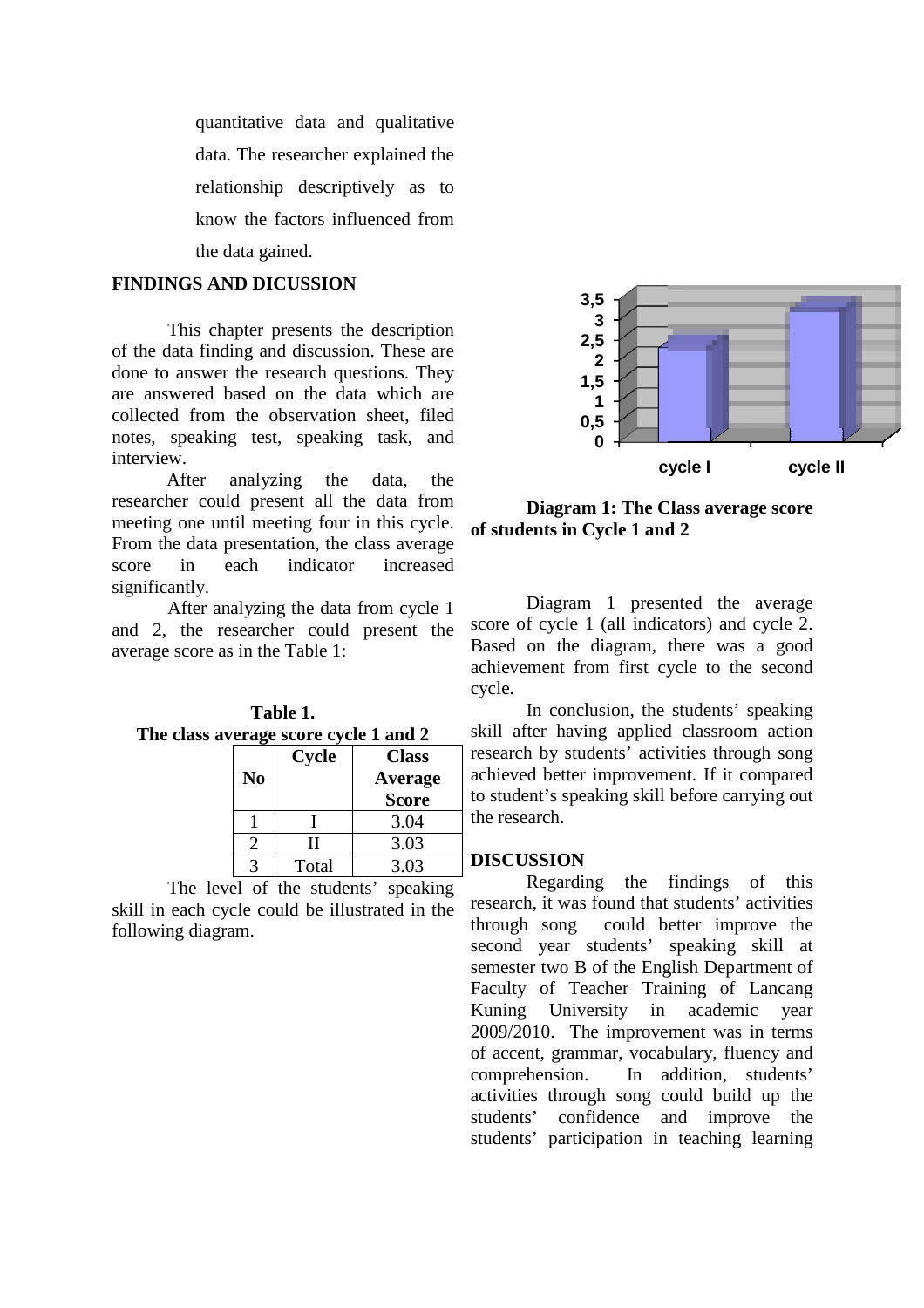activities. However, there were only five indicators of speaking skill improved by students' activities through song improved students' participation and build up students' confidence. The students' accent was improved through listening activities. It was found that the students, who had no good pronunciation, always made mistakes in pronouncing the words. By listening the song the students can imitate the native speaker to pronounce the words clearly. The students' grammar was improved through developed the student confidence to ask questions when they were confronted with the grammatical point. By giving examples, the lecturer helped the students to understand the problem. The students' vocabulary was improved through the contribution of friends in the group developed their vocabulary mastery. In the other words, among the students and the lecturer, they can share the vocabulary each others. The existence of media or resources also became the factors influenced. And the students created the new vocabulary when they used their own sentences. The students' fluency was improved through do oral presentation in grouping and individually after discussing. The students' comprehension was improved through write their speech and report their speech after comprehending the content the song context.

Furthermore, factors improved the students' speaking skill by using students activities through songs were:

**a.The voice of the singer could improve the students' accent/pronunciation in speaking English.**

It was found that the students, who had no good pronunciation, always made mistakes in pronouncing the words. By listening the song, the students can imitate the native speaker to pronounce the words clearly.

b. **Classroom discussion could improve the students' grammar in speaking English.**

Applying students' activities through songs in teaching speaking had developed the student confidence to ask questions when they were confronted with the grammatical point. By giving examples, the lecturer helped the students to understand the problem.

c. **Classroom discussion and oral presentation could improve the students' vocabulary in speaking English.**

There was chanced to increase the vocabulary mastery in speaking English tudents' activities through songs. The contribution of friends in the group developed their vocabulary mastery. In the other words, among the students and the lecturer, they could share the vocabulary each others. The existence of media or resources also became the factors influenced. And the students created the new vocabulary when they used their own sentences.

d. **Oral presentation could improve the students' fluency in speaking English.** It was found in this research that students had problem in fluency; it was caused by their limited knowledge about grammar and

> vocabulary. The students would do oral presentation in grouping and individually after discussing.

e. **Classroom discussion of the songs' script could improve the students' comprehension in speaking English.**

The improvement of students' comprehension in speaking was gradually be improved as well the students could improve their comprehension. The students could write their speech and report their speech after comprehending the content the song context.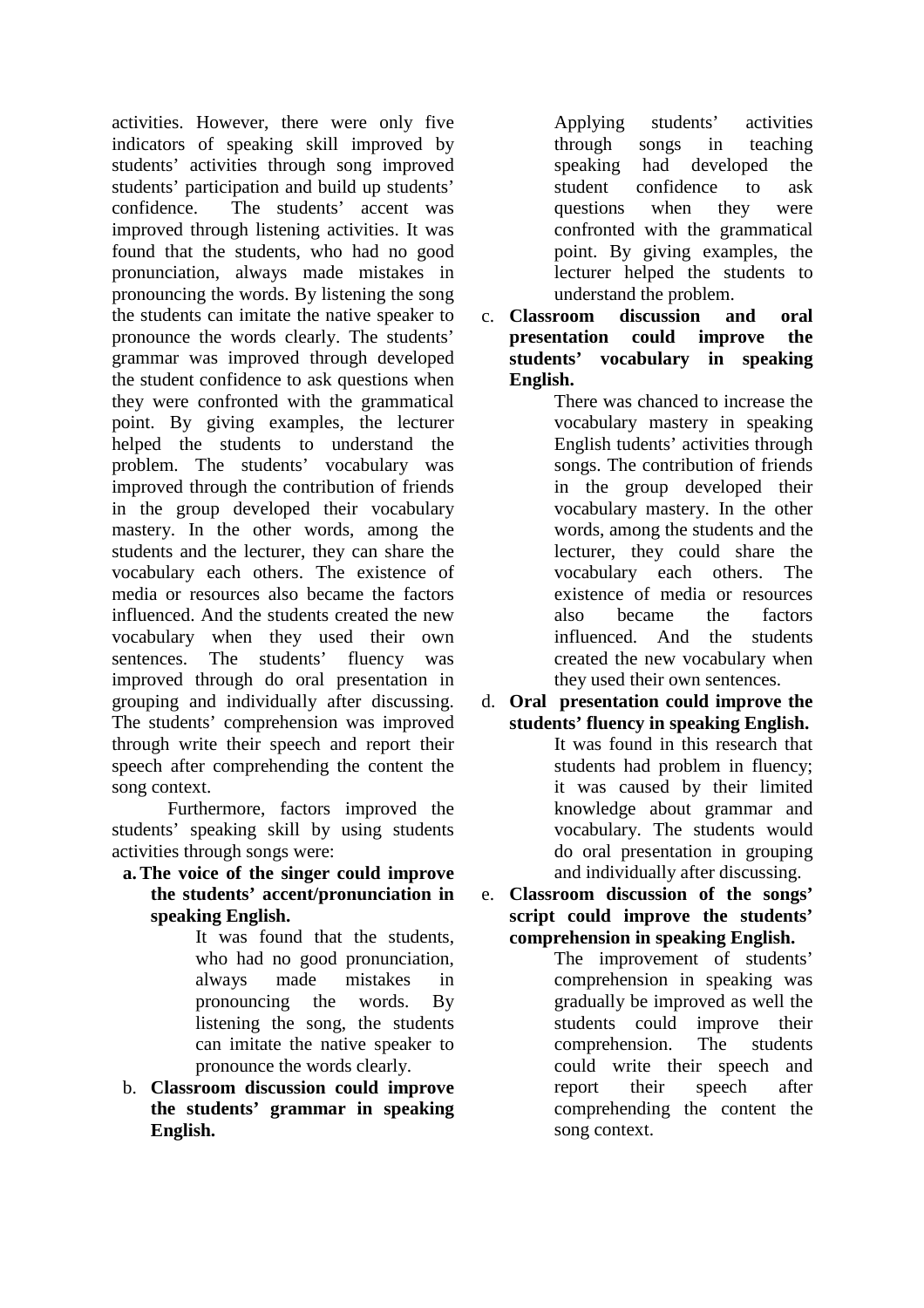## **CONCLUSIONS**

Based on the findings, it can be concluded that Using students' activities through songs better improves students' speaking skill at semester two B of the English Department of Faculty of Teachers Training of Lancang Kuning University.

While the factors that influence the changes of students' speaking skill by using students' activities through songs: Firstly, By listening to the song, the students can imitate the native speaker to pronounce the words clearly. Secondly, classroom discussion in teaching speaking develops the students confidence to ask questions when they confront with the grammatical point, and improve the students' comprehension. Finally, classroom discussion and oral presentation improve the students' vocabulary in speaking English, because it increases their accent and fluency. In the other words, among the students and the lecturer, they share the ideas each others. The existence of media or resources also becomes the factors influenced, and the students create the new vocabulary when they use their own sentences.

# **IMPLICATIONS**

As previously clarified, students' activities through song could improve the students' speaking skill and influenced some factors of the students' speaking skill in terms of accent. grammar, vocabulary, fluency and comprehension, and students' participation and confidence as well. It can be implied that students' activities through song was very useful strategy in teaching speaking.

#### **SUGGESTIONS**

Based on the findings and conclusions, the following suggestions can be made:

- 1. The researcher as an English teacher should use students' activities through songs in teaching speaking in the future.
- 2. The researcher as an English teacher should use the factors that improve students' speaking skill, such as, in teaching speaking skill in the future.
- 3. The future researchers do research using students' activities through songs on other skills.

#### **REFERENCES**

Gay, R. L., & Airasian, P.2000. *Educational Research*. New Jersey: Prentice Hall.

Arif, Suryo, P. 2006. 'Michael Learns to Rock's Songs as Media for Improving the **Students** 

Fluency in Speaking Skill. Unpublished thesis Semarang: Semarang State University.

Bachman, Lyle. F. 1990. *Fundamental Consideration Autonomy in Language Testing*.

Oxford: Oxford University Press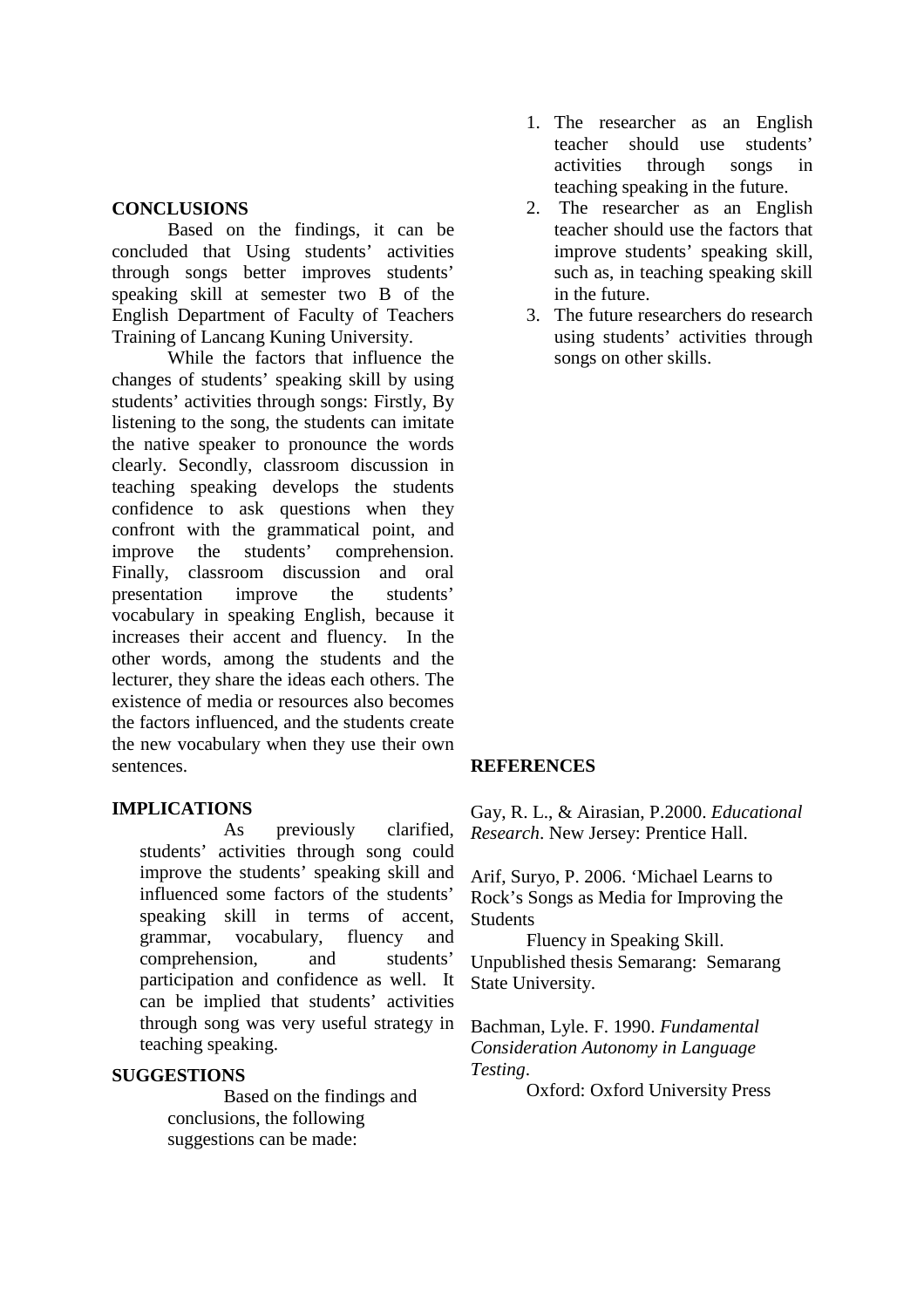Brown, G. & Yule, G.1983. *Teaching the Spoken Language*. Cambridge University.

Chitravelu, N & Saratha, S. 2004. *ELT Methodology: Principle and Practice.*Selangor Darul Ehsan. Fajar Bakti Sdn. Bhd.

Domoney, L. & Harris, S. 1993. 'Justified and Ancient: Pop Music in EFL Classrooms'. *ELT*

*Journal*, 47, 234-241.

Eken, D. K. 1996. *Ideas for using pop songs in the English language classroom*. English Teaching Forum, 34, 46-47.

Ellis, G., & Barbara, S. 1989*. Learning to Learn English*. Cambridge: Cambridge University

Press.

Finochiaro, M & Mecheal, B. 1973. *The Foreign Language Learner: A Guide for Teacher,*

New York: Regent Publishing Company, Inc.

Gugliemino, L, M. 1989. *The Effective Edge:Using Song and Music in ESL Instruction.*

*Adult Literacy and Basic Education*, 10, 19-26.

Griffee, D.T. 1992. *Song in Action*. Herfordshire London: Prentice Hall International. Ltd.

Hornby, 1974. *Advanced Learner Dictionary of Current English.* NY: Oxford University Press.

Hughes, A. 2003. Testing for Language Teachers (2<sup>nd</sup> ed) Cambridge: Cambridge University Press.

Hughes, Arthur. 1993. *Testing for Language Teacher.* london: Cambridge University Press.

Jolly, Yukiko, S. 1975. The Use of Songs in Learning Foreign Languages. *Modern Language Journal*, 1, 2, 11,-14.

Keegan, E. 2003. *Using song in English Teaching*. Barcelona. Spain

Kemis, S., & Robin, M. 1988. *The Action* Research Planner(3<sup>td</sup> ed). Victoria: Deikin University Press.

Kerlinger. 1998. *Foundation of Behavioral Research*. New York: Holt, Renehart and Winston, Inc

Krashen, S. D. & Terrel, T.D. 1983. *The Natural Approach: Language Acquisition in the*

*Classroom*. San Francisco: Alemany Press.

Maley, Alan. 1987*. Interactive Language Teaching; Poetry and Song as Effective Language*

*Learning Activities.* Edited by Wilga M. Rivers. (3<sup>td</sup> ed). Cambridge University Press.

Oxford, Rebecca. 1990. *Language Learning Strategies.* Boston: Heinle & Heinle Publishers

Saricoban,A. & Metin, E. 2000.' Song, Verse and Games for Teaching Grammar. The Internet

*TESL Journal*. http://itesl.org.Techniques/Saricoban-Songs.html.

Ur, Penny. 1996. *A Course in Language Teaching*. London: Cambridge University Press.

Plummridge, Charles. 1993*. Music Education in Theory and Practice*. London: The Falmer Press.